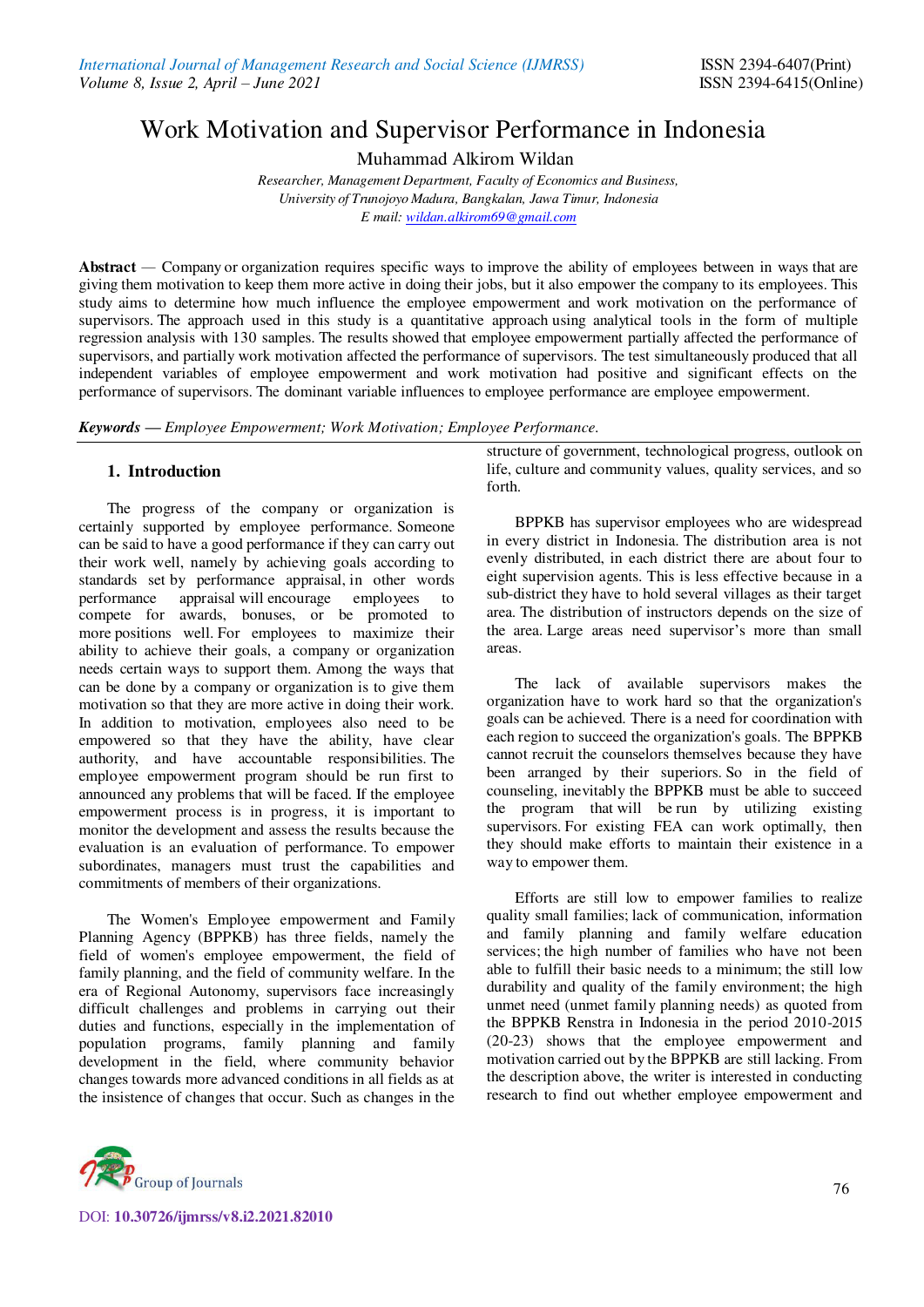work motivation affect the performance of Indonesia Supervision Board of Women Employee empowerment and Family Planning counselors partially or simultaneously, and also to find out, which of the employee empowerment and work motivation variables that influence dominant.

# **2. Literature Review**

## *2.1 Employee Empowerment*

Employee empowerment comes from the word power, which means power, that is, the ability to make it happen or not at all. (Suwatno, 2011). Mulyadi in Kadarisman (2012), employee employee empowerment is to enable and provide opportunities for employees to plan, implement plans, and control work plans for which they are responsible. In relation to the implementation of regional autonomy, the better employee empowerment of the apparatus will improve the performance of the apparatus. This is in accordance with the 6 benefits of employee empowerment:

- Improve quality, innovation, loyalty, sense of achievement and employee productivity.
- Increase creativity and commitment of employees.
- One important aspect for the success of the transition from bureaucratic organizations to team- based organizations.
- Improve service to customers.
- An important tool for improving performance through the dissemination of decision making and responsibility because it encourages employee involvement.
- Can realize, support, encourage, and help develop the potential contained in individuals so that they become independent humans but still have personality.

Many organizations fail to improve because managers who have the power to make changes do not care about the problem at hand. Meanwhile, people who are at the forefront, who understand the problem, do not have the authority to do something. Often an organization pays consultants handsomely to tell them how to improve the work process, even though their subordinates can do it.

To obtain optimal results regarding employee empowerment according to Handoko and Tjiptono (in Hendayady, 2011), five strategies are needed as follows:

- No Discretion, describes a very routine and repetitive task. The employee did not participate in designing the work. Monitoring is also left to others. Thus, there is no decision-making authority related to job content and job context.
- Task Setting, ie employees are given full responsibility for decisions on job content and little responsibility for job context. Employees are empowered to make decisions about the best way to complete the tasks

assigned. In this case management sets the mission and goals, while employees are empowered to work their best way to make it happen.

- Participatory Employee empowerment, where employees are involved in part of decision making on job content and job context. They are involved in problem identification, alternative development, and alternative recommendations in job content. They are also involved for the same activities in decision making related to job context.
- Mission Defining, where employees are empowered to decide on the job context only.
- Self-Management, namely giving authority to employees.

#### *2.2 Work Motivation*

Motivation is the impetus for a series of human behavior processes to achieve goals (Wibowo, 2011). If businesses want to grow and develop must create a work environment where everyone wants to do their best ( ILO, 2013) theory of motivation that is commonly used to explain the source of motivation at least be classified a two, which is a source of motivation within (intrinsic) and a source of motivation from the outside (extrinsic).

- Intrinsic motivation is motives that become active or functioning need not be stimulated from the outside, because in every individual there is already an urge to do something. Individual factors that usually encourage someone to do something are: a) Interest, someone will feel compelled to do an activity if the activity is an activity that suits their interests; b) A positive attitude, someone who has a positive attitude towards an activity willingly to carry out an activity, and will try his best to complete the activity concerned as well as possible; c) Needs, everyone has certain needs and will try to do any activity as long as the activity can meet their needs. Simon devung in Suwatno (2011)
- Extrinsic motivation is active and functioning motives due to external stimuli. According to Herzberg in Suwatno (2011) there are two main factors in organizations that make employees feel satisfied with the work done, and that satisfaction encourages them to work better, namely: a) Motivator, namely work performance, appreciation, responsibility given, opportunities to develop themselves and their work; dab b) Occupational health factors, constitute good company policy and administration, supervision of adequate technicians, satisfying salaries, good working conditions, and work safety.

Based on the opinion of Mc. Clelland and Edward Murray, it can be stated that the characteristics of managers who have high achievement motivation include:

- Have a high level of personal responsibility
- Dare to take and accept risk

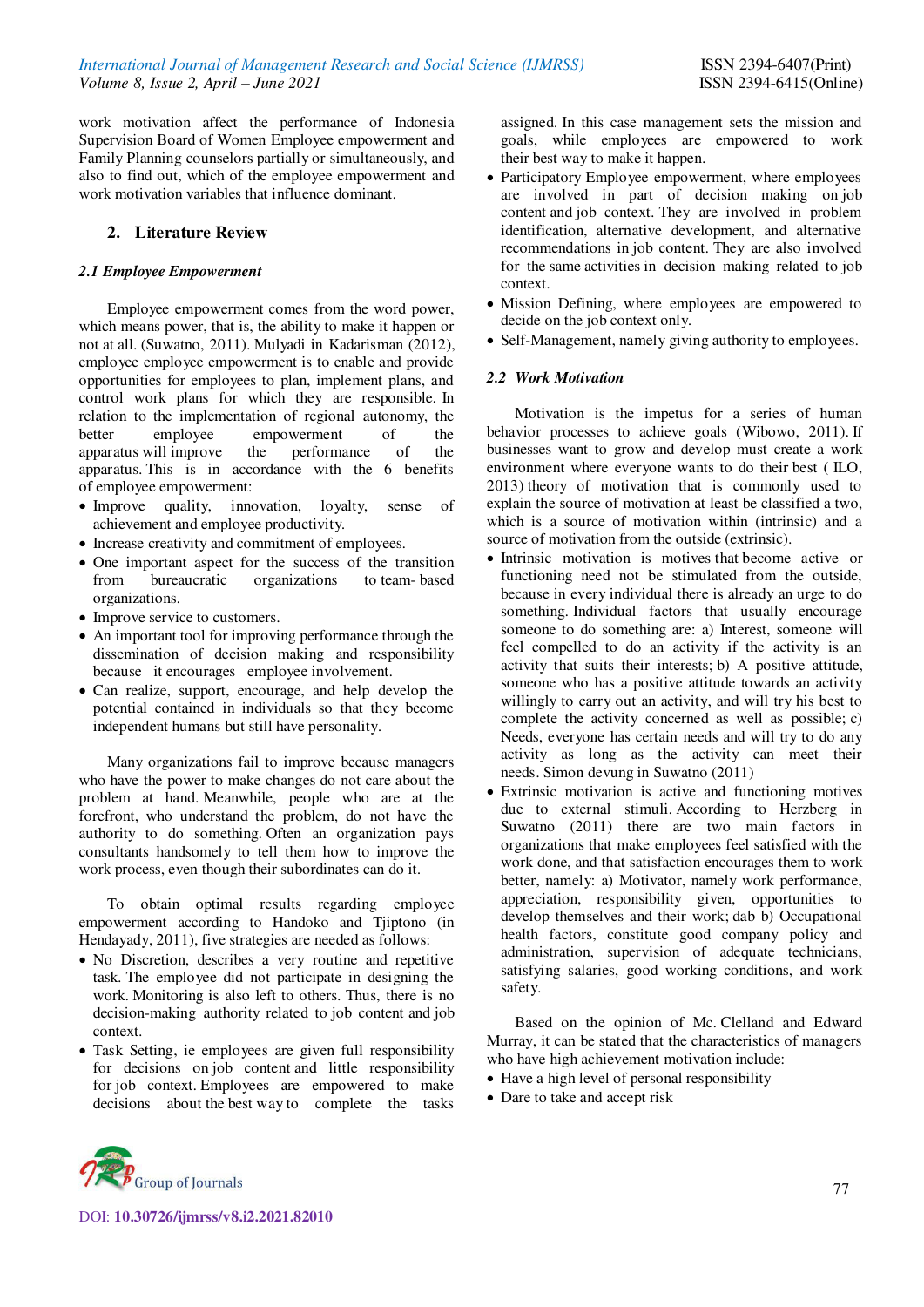- Have realistic goals
- Having a comprehensive work plan and striving to realize goals
- Utilize concrete feedback in all the activities carried out
- Looking for an opportunity to realize the plan has been programmed.

## *2.3 The Performance*

Every company wants good employee performance. For this reason, employees are required to improve performance to assist the company in developing productivity in order to achieve company goals. Performance according to Riniwati (2011) is a combination of ability, effort and opportunity that can be accessed from her work. Performance is the result of work quality and quantity achieved by an employee in carrying out his function according to the responsibilities given to him (Masram and Mu'ah, 2017).

# *2.4 Framework*



**Fig. 1: Research Framework** 

#### *Hypothesis*

- H1: Partially the employee empowerment variable has a significant effect on the performance of supervisor in Indonesia.
- H2 : Partially, work motivation variable has a significant effect on the performance of supervisor in Indonesia.
- H3 : Simultaneously the employee empowerment and work motivation variables have a significant effect on the performance of supervisor in Indonesia.

H4 : Employee empowerment variable is suspected to have a dominant effect on the performance of supervisor in Indonesia.

# **3. Research Methodology**

#### *3.1 Object of Research*

This research took place in one of the bodies in the Indonesia, precisely in the Agency for Employee empowerment of Women and Family Planning (BPPKB) Indonesia.

# *3.2 Research Approach*

This type of research in this research is quantitative research. This study aims to test a theory or hypothesis in order to strengthen or even reject the theory or hypothesis of existing research results. According to Sugiyono (2010) quantitative data is data in the form of numbers in accordance with its shape; quantitative data can be processed or analyzed using statistical calculation techniques.

# *3.3 Definition of Variable Operations*

The Operational Definition explains the specification of the independent variable (X), which is the effect of employee empowerment and work motivation and the dependent variable (Y), which is performance to impose limits on the scope of research and clarifies the measurement of research variables.

#### *3.4 Independent Variable - Employee Empowerment*

Indicators p emberdayaan according to Said in Hendayady (2011), it is necessary to apply a work ethic and value solutions in staffing by one using the basic approach of professionalism values are as follows:

- Knowledge
- Has a Copyright
- Renewal
- Intellectual Honesty
- To be responsible
- Do not take sides

#### *3.5 Work Motivation*

Indicators according to McClelland's theory, Lunthans in Suwatno (2011) say that motivational indicators are:

- Successfully complete the task
- Solve complex problems
- Maintaining a harmonious relationship
- Accepted as part of a group or team
- Influencing people to change attitudes or behavior
- Control people and activities

# *3.6 Dependent Variable*

The indicators to measure performance in work behavior according to government regulation no. 46 year 2011 article 4 are as follows:

- **Quantity**
- **Ouality** 
	- Period of time
	- Cost
	- Service orientation

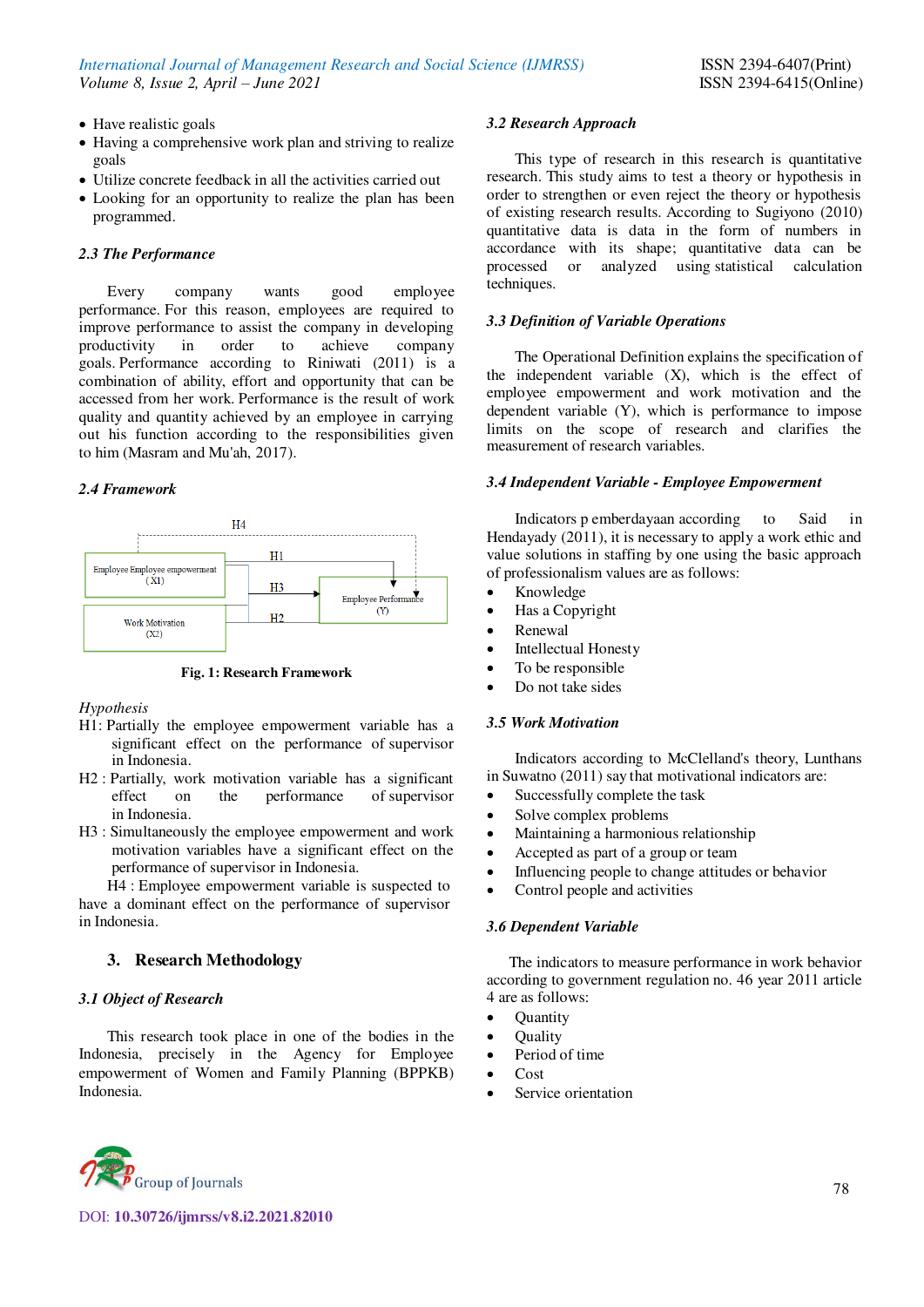*International Journal of Management Research and Social Science (IJMRSS)* ISSN 2394-6407(Print) *Volume 8, Issue 2, April – June 2021* ISSN 2394-6415(Online)

- $\bullet$  Integrity
- Commitment
- Discipline
- Cooperation
- Leadership

The indicators for each of the variables above are measured by a Likert rating scale which has four (4) levels of preference preferences which each have a score of 1-4 with the following details:

- $4 =$ Strongly Agree
- $3 = \text{Agree}$
- $2 = Disagree$
- 1 = Strongly Disagree

#### *3.7 Population and Sample*

The population in this study amounted to 130 samples and the population is all family planning counselors who are spread in each district Indonesia.

*Data collection method -* Data collection techniques were carried out using the following methods: direct interview techniques, questionnaire techniques, and observation techniques.

*Data analysis method -* The analysis used in this study is to use multiple regression analysis by first conducting a validity test, reliability test, classic assumption test and hypothesis test.

# **4. Discussion**

*Validity test -* Validity test is used to measure the validity or validity of a questionnaire (Ghozali, 2013).

a) Validity Test of Employee empowerment Variables (X1).

Based on the results of data processing, the P variable validity test can be seen in the table below:

| Table 1. Validity Test of Employee empowerment Variables |  |
|----------------------------------------------------------|--|
| <b>(X1)</b>                                              |  |

| No | <b>Statement</b> | r-count | r-table | <b>Information</b> |
|----|------------------|---------|---------|--------------------|
|    | X1.1.1           | 0.469   | 0.261   | Valid              |
| 2  | X1.1.2           | 0.554   | 0.261   | Valid              |
| 3  | X1.2.1           | 0.443   | 0.261   | Valid              |
| 4  | X1.2.2           | 0.416   | 0.261   | Valid              |
| 5  | X1.3.1           | 0.323   | 0.261   | Valid              |



The tabulation results Correlation Value for each statement item has a value of r count > r table. Thus based on the validity test shows that on all items the statement on the employee empowerment variable is declared valid and can be used as an research instrument.

b) Test the Validity of Variables in Work Motivation (X2)

Based on the results of data processing, then the validity test of work motivation variables can be seen in the following table:

| $\mathbf{N}\mathbf{0}$ | <b>Statement</b> | r-count | r-table | <b>Information</b> |
|------------------------|------------------|---------|---------|--------------------|
| 1                      | X2.1.1           | 0.500   | 0.261   | Valid              |
| 2                      | X2.1.2           | 0.504   | 0.261   | Valid              |
| 3                      | X2.2.1           | 0.378   | 0.261   | Valid              |
| 4                      | X2.2.2           | 0.534   | 0.261   | Valid              |
| 5                      | X2.3.1           | 0.504   | 0.261   | Valid              |
| 6                      | X2.3.2           | 0.438   | 0.261   | Valid              |
| 7                      | X2.4.1           | 0.324   | 0.261   | Valid              |
| 8                      | X2.4.2           | 0.465   | 0.261   | Valid              |
| 9                      | X2.5.1           | 0.276   | 0.261   | Valid              |
| 10                     | X2.5.2           | 0.369   | 0.261   | Valid              |
| 11                     | X2.6.1           | 0.468   | 0.261   | Valid              |
| 12                     | X2.6.2           | 0.580   | 0.261   | Valid              |

The tabulation results Correlation Value for each statement item has a value of r count> r table. Thus, the validity test shows that on all items of the statement on the variable work motivation is declared valid and can be used as research instruments.

# c) Test the Validity of Performance Variables (Y)

Based on the results of data processing, the validity test variable k inerja can be seen on t abel following:

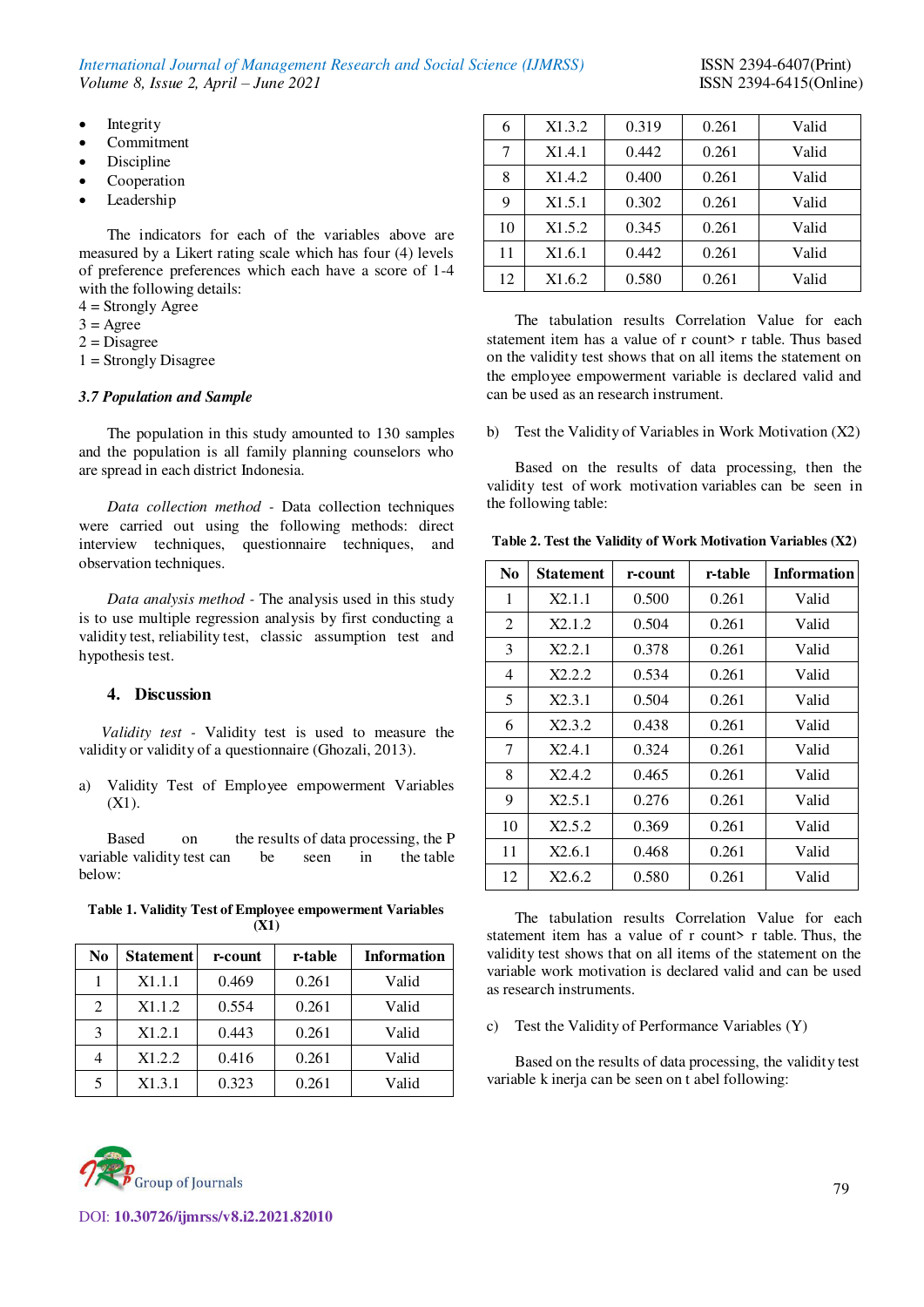| N <sub>0</sub> | <b>Statement</b> | r-count | r-table | <b>Information</b> |
|----------------|------------------|---------|---------|--------------------|
| $\mathbf{1}$   | Y1.1             | 0.293   | 0.261   | Valid              |
| 2              | Y1.2             | 0.270   | 0.261   | Valid              |
| 3              | Y2.1             | 0.299   | 0.261   | Valid              |
| $\overline{4}$ | Y2.2             | 0.415   | 0.261   | Valid              |
| 5              | Y3.1             | 0.364   | 0.261   | Valid              |
| 6              | Y3.2             | 0.433   | 0.261   | Valid              |
| 7              | Y4.1             | 0.394   | 0.261   | Valid              |
| 8              | Y4.2             | 0.276   | 0.261   | Valid              |
| 9              | Y5.1             | 0.275   | 0.261   | Valid              |
| 10             | Y5.2             | 0.364   | 0.261   | Valid              |
| 11             | Y6.1             | 0.363   | 0.261   | Valid              |
| 12             | Y6.2             | 0.349   | 0.261   | Valid              |
| 13             | Y7.1             | 0.318   | 0.261   | Valid              |
| 14             | Y7.2             | 0.350   | 0.261   | Valid              |
| 15             | Y8.1             | 0.354   | 0.261   | Valid              |
| 16             | Y8.2             | 0.587   | 0.261   | Valid              |
| 17             | Y9.1             | 0.405   | 0.261   | Valid              |
| 18             | Y9.2             | 0.437   | 0.261   | Valid              |
| 19             | Y10.1            | 0.286   | 0.261   | Valid              |
| 20             | Y10.2            | 0.371   | 0.261   | Valid              |

**Table 3. Test the Validity of Performance Variables (Y)** 

The tabulation results Correlation Value for each statement item has a value of r count> r table. Thus, the validity test shows that all statement items on the performance variable are declared valid and can be used as research instruments.

*Reliability Test -* Reliability is a tool to measure a questionnaire which is an indicator of a variable or construct (Ghozali, 2013: 47). The results of the reliability testing are as follows:

**Table 4. Reliability Test Results** 

| Variable                     | Cronbach Alph: | Criteria | Information |
|------------------------------|----------------|----------|-------------|
| Employee empowerment<br>(X1) | 0.718          | 0.70     | Reliable    |
| Work Motivation (X2)         | 0.726          | 0.70     | Reliable    |
| Performance (Y)              | .709           | 0.70     | Reliable    |

Based on the table above it can be seen that all research variables have Cronbach alpha values greater than 0, 70 so that it can be concluded that all variables used in this study are reliable.



*Classic Assumption Test - Normality test* 

# Normal P-P Plot of Regression Standardized Residual



Based on the picture of the normal probability plot, it is seen that the points spread around the diagonal line and follow the direction of the diagonal line, then the regression model meets the normality assumption.

*Multicollinearity Test* - The results of multicollinearity test in this study can be seen in the following table:

**Table 5. Multicollinearity Test Results** 

| No | Variable                        | Collinearity<br><b>Statistics</b> |       | Information               |
|----|---------------------------------|-----------------------------------|-------|---------------------------|
|    |                                 | <b>Tolerance VIF</b>              |       |                           |
|    | Employee<br>empowerment<br>(X1) | 0.823                             | 1.216 | Multicollinearity<br>free |
|    | Work Motivation 0.823           |                                   | 1.216 | Multicollinearity<br>free |

Based on the table above illustrates that the results of the calculation of tolerance values indicate there are no independent variables that have a tolerance value of less than 0.10 which means there is no correlation between the independent variables. The results of the calculation of the value of the variance inflation factor (VIF) also showed the same thing: there is not one independent variable that has a VIF value of more than 10. So it can be concluded that there is no multicollinearity between the independent variables in the regression model.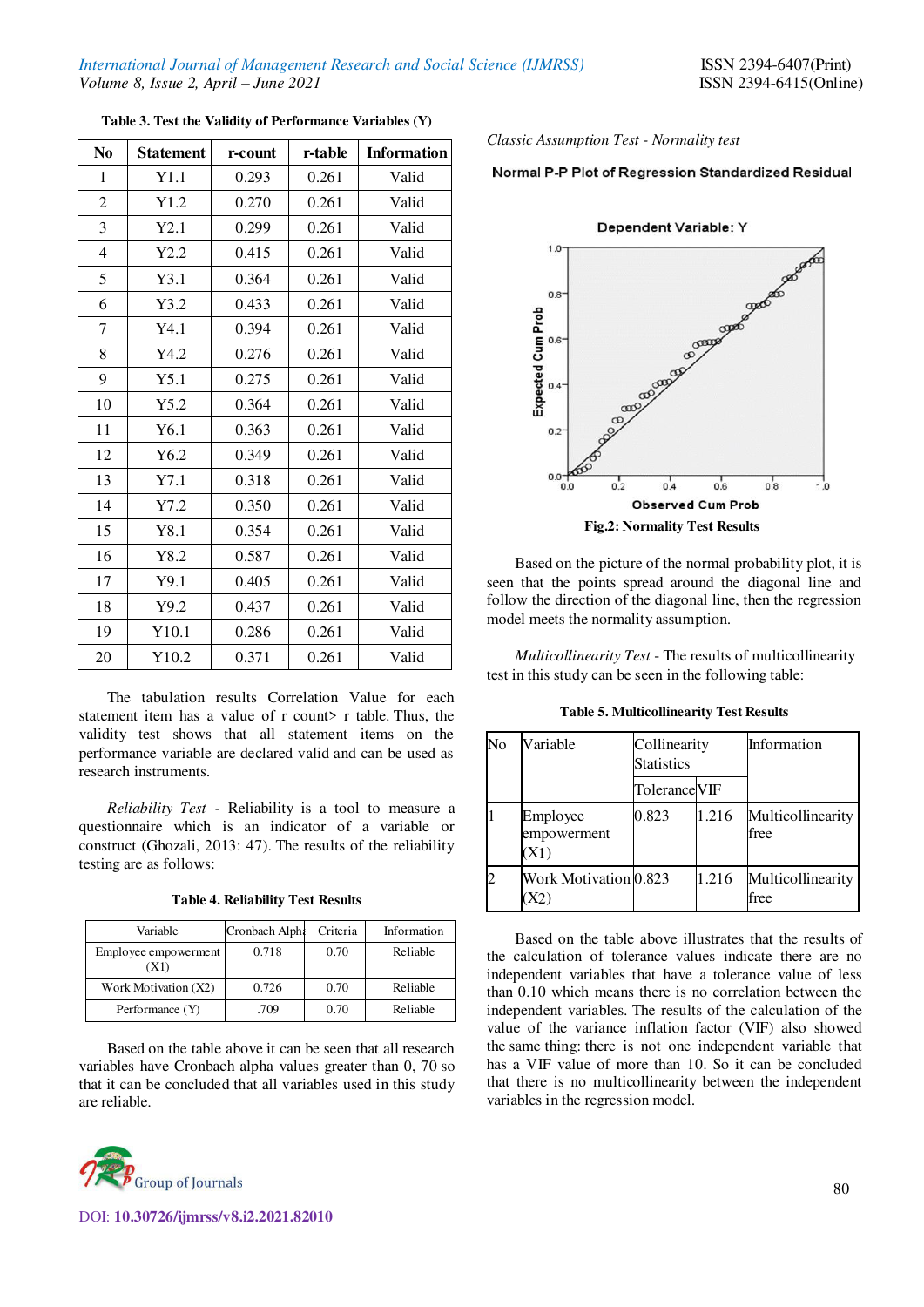*Heteroscedasticity Test -* According to Ghozali, (2013) the heteroscedasticity test aims to test whether in the regression model there is an inequality of variance from residual safety to other observations.

#### Scatterplot



**Fig. 3: Heteroscedasticity Test Results** 

Based on the *scatterplot* image above, it can be seen that the points spread randomly and are spread both above and below the number 0 on the Y axis. It can be concluded that there is no heteroscedasticity in the regression model, so that the regression model is suitable for performance based on input of independent variables work employee empowerment and motivation.

*Hypothesis test -* Hypothesis testing is done by looking at the effect of each independent variable on the dependent variable simultaneously (F test), and partially (t test).

*Determination Coefficient Test -* The results of the multiple determination coefficients can be seen in the following table:

|  | Table 6. Coefficient of Determination R and $\mathbf{R}^2$ |  |
|--|------------------------------------------------------------|--|
|  |                                                            |  |

| Model | R      | R Square Square | Adjusted R | Std. Error of the<br>Estimate |
|-------|--------|-----------------|------------|-------------------------------|
|       | 0.622a | .386            |            | .364 3.29785                  |

Based on the table above it is known that the coefficient of determination (R2) is obtained at 0.364. This means that variable X1 (Employee empowerment) and variable X2 (Work Motivation) have a significant effect on the Y variable (Performance), while the remaining 63.6% is influenced by other variables not examined in this study.

Furthermore, the results of the calculation of the multiple correlation coefficient (R) of 0.622 or 62.2% means that, this means that the variables of employee empowerment and work motivation have a strong level of relationship with the performance of supervisors at the



DOI: **10.30726/ijmrss/v8.i2.2021.82010**

Women's Employee empowerment Agency and Indonesia Planning Board.

*F test -* The results of the F test are seen in the following table:

**Table 7. F-Test Results (Simultaneous)ANOVAb** 

| Model              | Sum of<br>Squares | Df | Mean Square | $_{\rm F}$     | Sig. |
|--------------------|-------------------|----|-------------|----------------|------|
| Regression 369,687 |                   |    | 184,843     | $16,996$ 000 a |      |
| Residual           | 587,296 54        |    | 10876       |                |      |
| Total              | 956,982           | 56 |             |                |      |

*Hypothesis:* 

 $H_0$ : The variables of employee empowerment and work motivation simultaneously have no significant effect on the dependent variable, namely the performance of supervisors.

 $H_a$ : The variables of employee empowerment and work motivation simultaneously have a significant effect on the dependent variable, namely the performance of supervisors.

Judging from the significant effect using the F test at a significant level of  $(\alpha = 0.05)$  from the table above, obtained Fcount of 16.996 with a probability level of 0,000 (significant) and obtained F table of 2, 66, indicating that the F count is greater than F table  $(16.996 > 2.66)$  means that Ho is rejected H1 is accepted and because the probability is much smaller than 0.05, the regression model can be used to predict performance. Or it can be said that employee empowerment and work motivation together affect performance. Then it can be stated a hypothesis which states that the independent variable consisting of employee empowerment  $(X1)$  and work motivation  $(X2)$ simultaneously affect the dependent variable namely the performance of the instructor (Y) can be accepted or proven.

*T test (partial) -* T test results can be seen in the following table:

**Table 8. t-Test Results (Partial)** 

| Independent Variable               | t | Sig.        | Information Results            |  |
|------------------------------------|---|-------------|--------------------------------|--|
| (Constant)                         |   | 4,167 0.005 |                                |  |
| Employee<br>empowerment(X1)        |   |             | 3,187 0.002 Significant Proven |  |
| Work Motivation $(X2)$ 3,085 0.003 |   |             | Significant Proven             |  |

Based on the t test table, it can be explained for each independent variable as follows: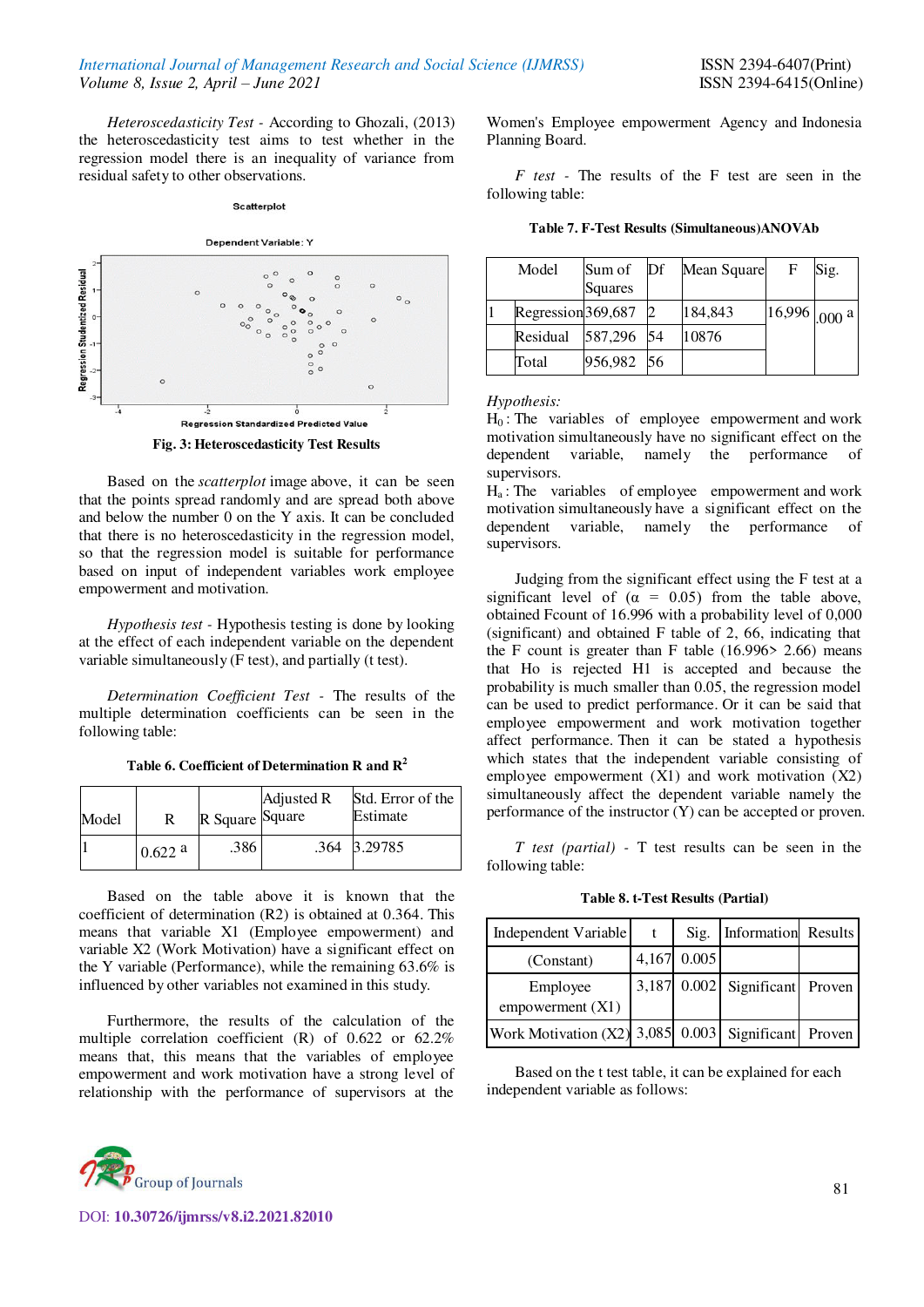Employee empowerment (X1) Hypothesis

H0 : Employee empowerment variable does not have a positive and significant effect on the dependent variable, namely the performance of supervisors.

 $H_a$ : The employee empowerment variable has a positive and significant effect on the dependent variable, namely the performance of supervisors.

The coefficient value of the employee empowerment variable above shows a coefficient value of 3.187 with a significant level of 0.002. The significance value is 0.002 <0.05 then H0 is rejected and H1 is accepted, so it can be concluded that the employee empowerment variable has a positive and significant effect on the dependent variable, namely the performance of supervisors.

Work Motivation (X2)

#### Hypothesis

 $H_0$ : Work motivation variable does not have a positive and significant effect on the dependent variable, namely the performance of supervisors.

 $H_a$ : The variable of work motivation has a positive and significant effect on the dependent variable, namely the performance of supervisors.

The coefficient value of the work motivation variable above shows the coefficient value of 3.085 with a significant level of 0.003. The significance value is 0.003 <0.05, so H0 is rejected and H1 is accepted, so it can be concluded that the work motivation variable has a positive and significant effect on the dependent variable, namely the performance of supervisors.

*Multiple Regression Analysis -* Based on calculations using the SPSS 16 program, the results are as shown in the following table:

|  |  |  | Table 9. Calculation of Multiple Linear Regression Analysis |
|--|--|--|-------------------------------------------------------------|
|--|--|--|-------------------------------------------------------------|

| Model |                       | Unstandardize<br>d Coefficients Coeffi |                       | Stand<br>ardize<br>d<br>cients |             |      | Collinearity<br><b>Statistics</b> |       |
|-------|-----------------------|----------------------------------------|-----------------------|--------------------------------|-------------|------|-----------------------------------|-------|
|       |                       | B                                      | Std. Err<br><b>or</b> | Beta                           | $\mathbf T$ |      | $Sig.$ Toler<br>ance              | VIF   |
| 1     | (Consta 30,03)<br>nt) |                                        | 7,209                 |                                | 4,167       | .000 |                                   |       |
|       | X1                    | .5221                                  | .164                  | .375                           | 3,187       | .002 | .823                              | 1,216 |
|       | X2                    | .484                                   | .157                  | 363                            | 3,085       | .003 | .823                              | 1,216 |



Based on the calculation figures in table, the resulting regression equation is:

 $Y = \alpha + \beta 1X1 + \beta 2X2 + e$  $Y = 30.039 + 0.521 X1 + 0.484 X2 + e$ 30,039 : Constants 0.521 + 0.484 : Coefficient / Slope / Sensitivity  $X_1$ : Employee empowerment  $X_2$ : Work Motivation Y : Performance e : Error

Based on the regression equation above, it can be explained as follows.

- The constant value indicates a value of 30,039, meaning that if the value of the independent variable consisting of employee empowerment and work motivation is 0, then the dependent variable is the performance of supervisors at the Women's Employee empowerment and Family Planning Agency of Indonesia will continue to increase by 30,039.
- The employee empowerment variable has a positive value with a coefficient or slope value of 0.521. This means that the relationship of employee empowerment variables with the performance of supervisors has a linear relationship or directly proportional meaning that if the employee empowerment variable has an increase of 1 unit, provided that the other independent variables are of constant value, then the dependent variable namely the performance of the instructor has increased by 0.521 units. Conversely, if the employee empowerment variable decreases by 1 unit, the performance variable of supervisors at the Women's Employee empowerment Agency and Family Planning District of Indonesia has decreased by a coefficient value with the assumption that the other variables have not changed (fixed).
- Work motivation variable has a positive value with a coefficient or slope value of 0.484. This means that the relationship between work motivation variables and the performance of instructors has a linear relationship or is directly proportional, meaning that if the work motivation variable increases by 1 unit, with the other independent variables being constant, the dependent variable, namely the performance of the instructor, experiences an increase of 0.484 units. Conversely, if the work motivation variable decreases by 1 unit, the performance variable of supervisors at the Indonesia Women's Employee empowerment and Family Planning Agency has decreased by a coefficient value with the assumption that the other variables have not changed (fixed).

# **d) Discussion**

*The Effect of Employee empowerment and work motivation on the Performance of Supervisors -* Based on the results of hypothesis testing and regression analysis, it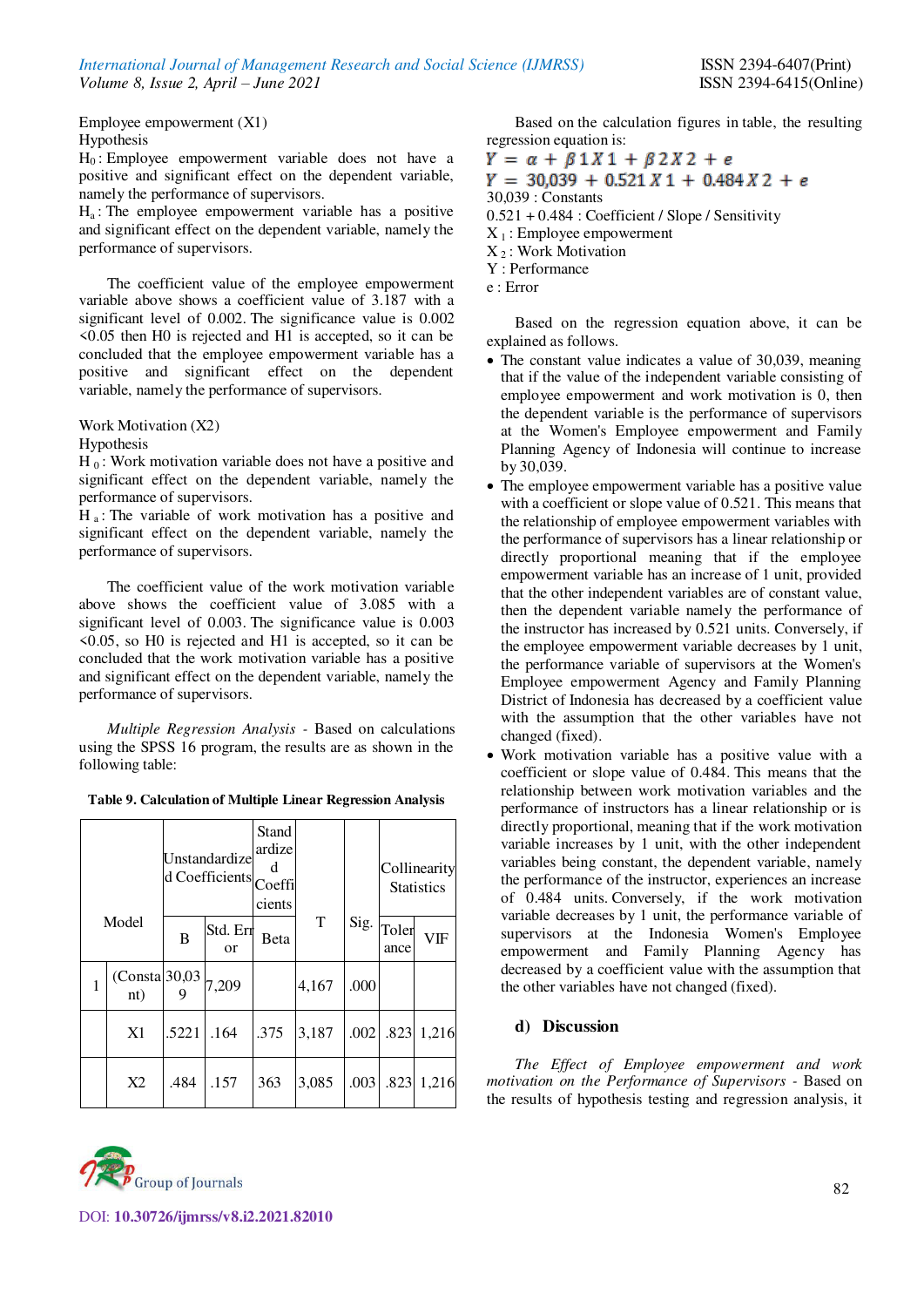# *International Journal of Management Research and Social Science (IJMRSS)* ISSN 2394-6407(Print) *Volume 8, Issue 2, April – June 2021* ISSN 2394-6415(Online)

shows that the employee empowerment and work motivation variables together have a significant positive effect on the performance of the supervision staff of the Indonesia Women's Employee empowerment and Family Planning Agency. The results of this research support the previous research conducted by Arifin, A. et al. (2014) showed that the variables of employee empowerment and work motivation together had a significant positive effect on performance. The results were the same was done by Tielung, J. (2013) showed that the variables of employee empowerment and motivation to work together significant positive effect on performance.

*Effect of Employee empowerment on the Performance of Supervisors-* Based on the results of hypothesis testing and regression analysis, it shows that the employee empowerment variable has a significant positive effect on the performance of the supervision agency of the Women's Employee empowerment and Family Planning Indonesia. The results of this study support previous research Yag conducted by Suryadewi, AP indicates that the variable employee empowerment significant positive effect on performance. The same results are also found in research conducted by Setyawan Suprihono ( 2017) showing that the employee empowerment variable has a significant positive effect on performance.

*Effect of Work Motivation on the Performance of Supervisors-* Based on the results of hypothesis testing and regression analysis showed that the variable of work motivation has a significant positive effect on the performance of the supervision staff of the Indonesia Women's Employee empowerment and Family Planning Agency. The results of this study support previous research Yag conducted by Juniantara, IW and Riana, IG (2015) show that job motivation significant positive effect on performance. The same research results were conducted by Ekhsan, M. (2019) that work motivation has a significant positive effect on performance. Employees who have high motivation will try their best in each of their work, besides those employees are also interested in improving their ability so that employee performance will increase.

#### **e) Conclusion**

Based on the analysis and the results of the discussion, the following conclusions can be drawn:

- The employee empowerment variable has a significant positive effect on the performance of supervisors.
- Work motivation variable has a significant positive effect on the performance of supervisors.
- Based on the results of simultaneous testing, there was a significant influence between the employee empowerment independent variable (X1) and work motivation (X2) on the dependent variable, namely the

performance of supervisors (Y) as indicated by the calculated F value> F table.

 The employee empowerment variable has a dominant influence on the performance of supervisors.

#### *5.1 Suggestion*

Based on the analysis and conclusion, the suggestions that researchers can provide are as follows:

- To the leaders, both central and regional leaders, to maintain what has been the responsibility of their respective jobs and to maintain the performance and quality of the work of supervisors that have been implemented.
- For supervisors, it is better to maintain honesty in reporting work results, always work hard in completing their respective tasks, and never delay work so that the quality of work is maintained well.
- Both leaders and supervisors can receive criticism and suggestions from colleagues or the community so that they can improve themselves and can support success in their work.
- For further research, the scope should be expanded again, both in terms of variables, research methods, especially in terms of data collection techniques, the number of populations and samples, as well as the research object used.

#### **Reference**

- [1] Arifin, A. et al.. (2014). The Effect of Employee empowerment and Motivation on Employee Performance (study of the employees of CV. Catr Perkasa Maunggal). *Journal of Business Administration.* 8  $(2)$ .
- [2] Ekhsan, M. (2019). Effect of Work Motivation and Discipline on Employee Performance. Journal of Economics and Performance. *Journal of Economics and Entrepreneurship.* 13 ( 1 ).
- [3] Ghozali, Imam. ( 2013 ). Multivariate Analysis Application with the IBM SPSS 21 Program. Semarang: Doponegoro University Publisher Agency.
- [4] Government Regulation No. 46 of 2011 concerning Performance Evaluation of Civil Servants' Work Performance.
- [5] Hendayadi, Agus. ( 2011 ). Employee empowerment of Regional Apartments (Theoretical Study of Regional Apparatus Performance). *Journal of Political Science and Government.* 1 ( 1 ).
- [6] ILO. ( 2013 ). *Human Resource Management for Successful Cooperation and Business.* Jakarta: ILO.
- [7] Juniant ara, IW and Riana, IG ( 2015 ). Effect of Motivation and Job Satisfaction on Employee Performance of Cooperatives in Denpasar. *E-Journal of Economics and Business.*
- [8] Kadarisman, M. ( 2012 ). *Human Resource Development Management.* PT. RajaGrafindoPersada: Jakarta.
- [9] Masram and Mu'ah, ( 2017 ). *Management of Professional Human Resources.* Sidoarjo: Zifatama Publisher.
- [10] Permanasari, R. (2013). Effect of Motivation and Work Environment on the Performance of PT. AnugrahRaharjo Semarang. *Management Analysis Journal, 2 (2).*
- [11] Potu, A. (2013). Leadership, motivation, and work environment influence on employee performance at the Regional Office of the Directorate General of Suluttenggodan North Maluku State Assets in Manado. *EMBA Journal.* 1 (4).



DOI: **10.30726/ijmrss/v8.i2.2021.82010**